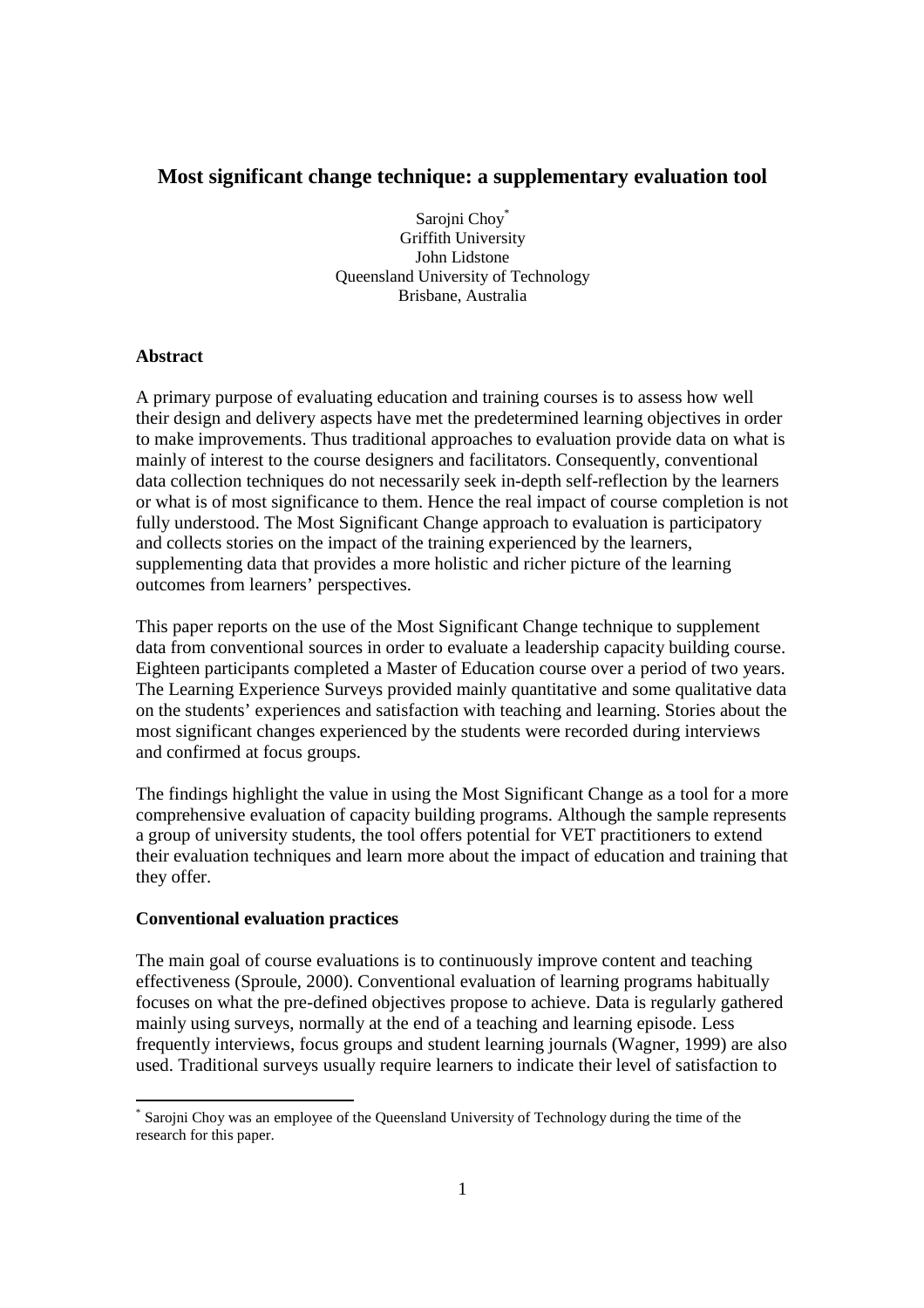sets of items based on the learning content, aspects of teaching, and method of delivery all of primary interest to the facilitators and their institutions (university or VET providers), not necessarily the students or their sponsors. These surveys tend to generate mostly quantitative data. Denson, Loveday and Dalton (2010) maintain that conventional surveys focus largely on teaching rather than learning. As such, the learning processes and outcomes and personal transformations that are of most significance to the learners or sponsors are often disregarded. Moreover, standard data from conventional surveys offer little information on the impact of education and training.

Arguably, the survey responses indicate aspects that need adjustment, but a meta-analysis by Frick, Chadha, Watson and Zlatkovska (2010) found that current evaluations provide little practical information for instructors on how to improve new teaching strategies around learner-centred instruction, problem based learning and complex learning. Several other researchers have also highlighted the limitations in current approaches (see for example Cohen, 1981; Denson, Loveday & Dalton, 2010; Feldman, 1989; Frick, Chadha, Watson, Wang & Green, 2008a, 2008b; Kulik, 2001; and Spiel, Schober and Reimann, 2006). Shortland and Mark (1987), Wagner (1999) and Spiel et al. (2006) have stressed the lack of a systematic approach to evaluation and went on to strongly recommend extending data collection beyond student ratings in order to obtain greater insights.

Despite calls for improved evaluation approaches, conventional surveys with student ratings to indicate their success on mastery of the course objectives remain the norm. Consequently the significance of how the learning is translated into the socio-cultural contexts of learners' work remains unknown. Given these limitations, supplementary tools are needed to gain insights into what and how learning is valued by learners and their perspectives on what are the most significant outcomes.

Tools such as the Most Significant Technique (MSC), developed by Dart and Davies (2003), extend outcome measures beyond the pre-determined objectives of the course and present a more holistic evaluation. Although it has not been used much for the evaluation of education and training, this supplementary tool could help designers and facilitators gain a broader view of what aspects of the course content need to be reviewed and how to re-design the delivery in order to improve alignment with learner needs, whilst still maintaining the quality standards for education and training providers.

This paper reports on how MSC was used for gathering qualitative data on the impact of the course for the evaluation a Master of Education to develop leadership capacity of 18 senior education officers in a Pacific nation. While some illustrative data are presented, there is little discussion around these because essentially the focus of this paper is on the use of MSC as a tool for evaluation, not the findings themselves. In using the technique, the authors were interested in how the course contributed to outcomes that were personally valued by the learners. Evaluation of the course content and teaching was a separate exercise.

### **Most Significant Change**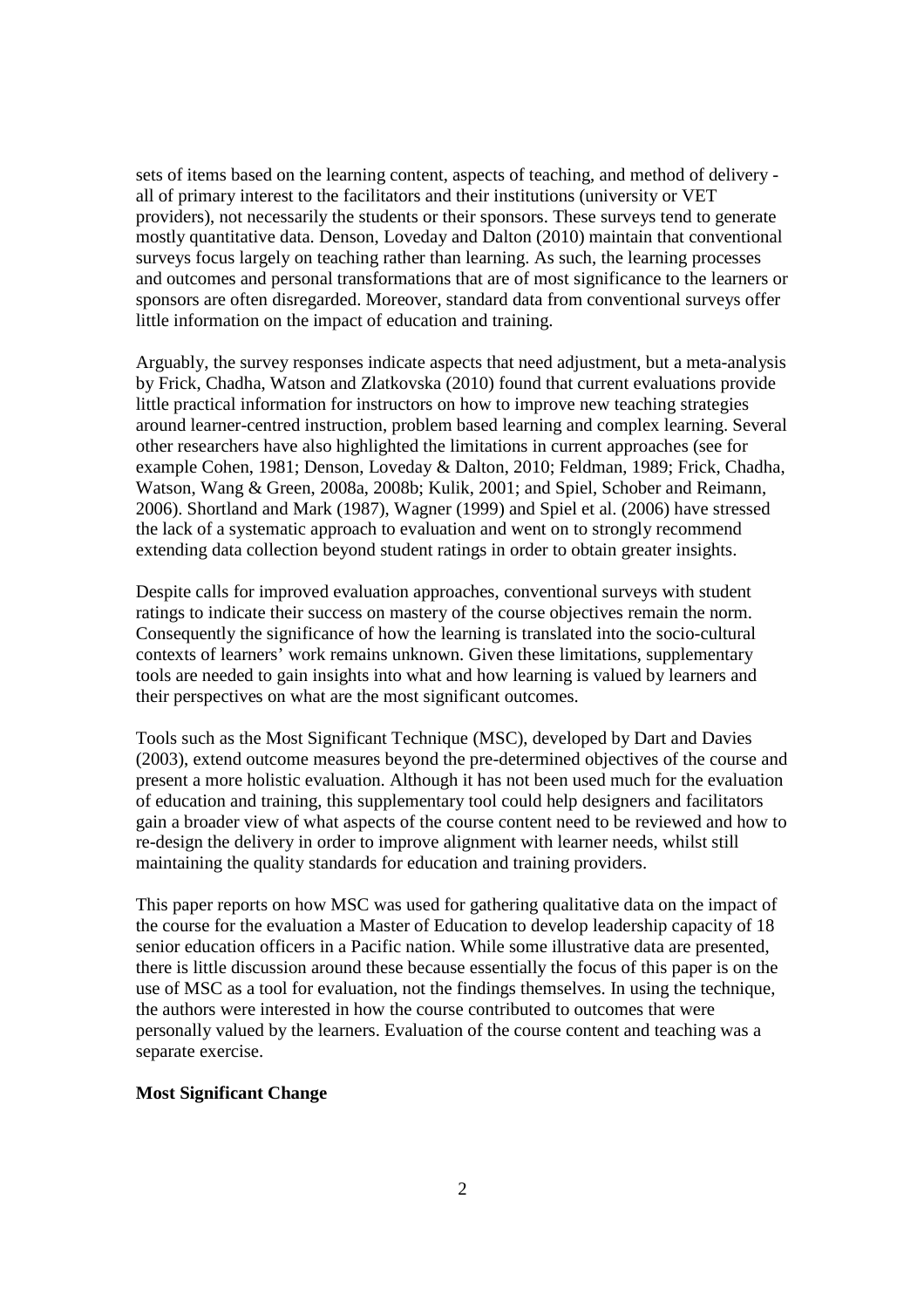The MSC technique was first developed by Davis (1996) to monitor and evaluate complex participatory rural development programs with diverse implementation and outcomes. The technique is based on stories about changes that participants experience during and as a result of a particular project or program, rather than pre-defined indicators alone. Its effectiveness in highlighting the secondary outcomes, such as those of personal significance to the participants, has increased popularity and use of this technique with developmental programs across the world. In 2000 Dart advanced the approach using the theory of evolutionary epistemology (Campbell, 1969) which has its contingency on the learning process. She re-conceptualized it within a constructivists' subjective epistemology explaining that the meaning of stories on the most significant changes experienced by individuals and groups of learners are constructed and derived from their socio-cultural contexts as explained by Lave and Wenger (2003). The benefits are therefore translated and constructed in socially meaningful outcomes. It is this perspective (constructivist subjective epistemology) on learning that offers scope for MSC to be used as a supplementary technique to evaluate capacity building through education and training courses. The qualitative nature of data from MSC provides an understanding of a diverse set of outcomes that have wider implications for developments within specific socio-cultural environments.

Because MSC is non-threatening (does not have a right or wrong answer and recognises two sets of opposing outcomes: expected/unexpected; and agreed/disputed meanings) it offers genuine input from the participants' perspectives. The technique provides numerous benefits in addition to those afforded by existing evaluation methodologies. For example, it is participatory in nature and supplies data on impact and outcomes, and often highlights unexpected changes reflecting distinct values to individuals and their organizations or communities. Dart and Davies (2003) contend that this dialogical story based evaluation tool identifies the unintentional, complex and diverse outcomes beyond the objectives of the course. Stories allow people to share their experiences in a holistic yet concise manner, in a way that is powerful and promotes dialogue. Stories describing MSC also enlighten people's value systems and the broader influence of the learning program. In cultures where story telling is a key mode of communication (eg. in the Pacific), MSC de-formalises evaluation and encourages participants to openly express what is valuable and most important within their socio-cultural contexts. The participants themselves are best placed to relate stories about the most significant changes or outcomes because they are the cultural insiders with knowledge and understanding about the dynamic and multifaceted contexts of their environments. The stories are analysed from the perspective of the participants, not cultural 'outsiders' such as many evaluators who remain at the periphery of the socio-cultural boundaries where adult learners apply what is learned.

Although use of the MSC technique has gained popularity with developmental programs (see for example Sigsgaard, 2002; Kelly, Kilby & Kasynathan, 2004; Fehring, Pettenon, Fagan, Goyen & Connor, 2006; and Willetts & Crawford, 2007) some may argue that the personal or group stories do not present the rigour or have scientific validity. Dart and Davies (2003) defend that the rigour of the ten steps of MSC process acknowledges, qualifies and dignifies anecdotal evidence. The ten steps of MSC are: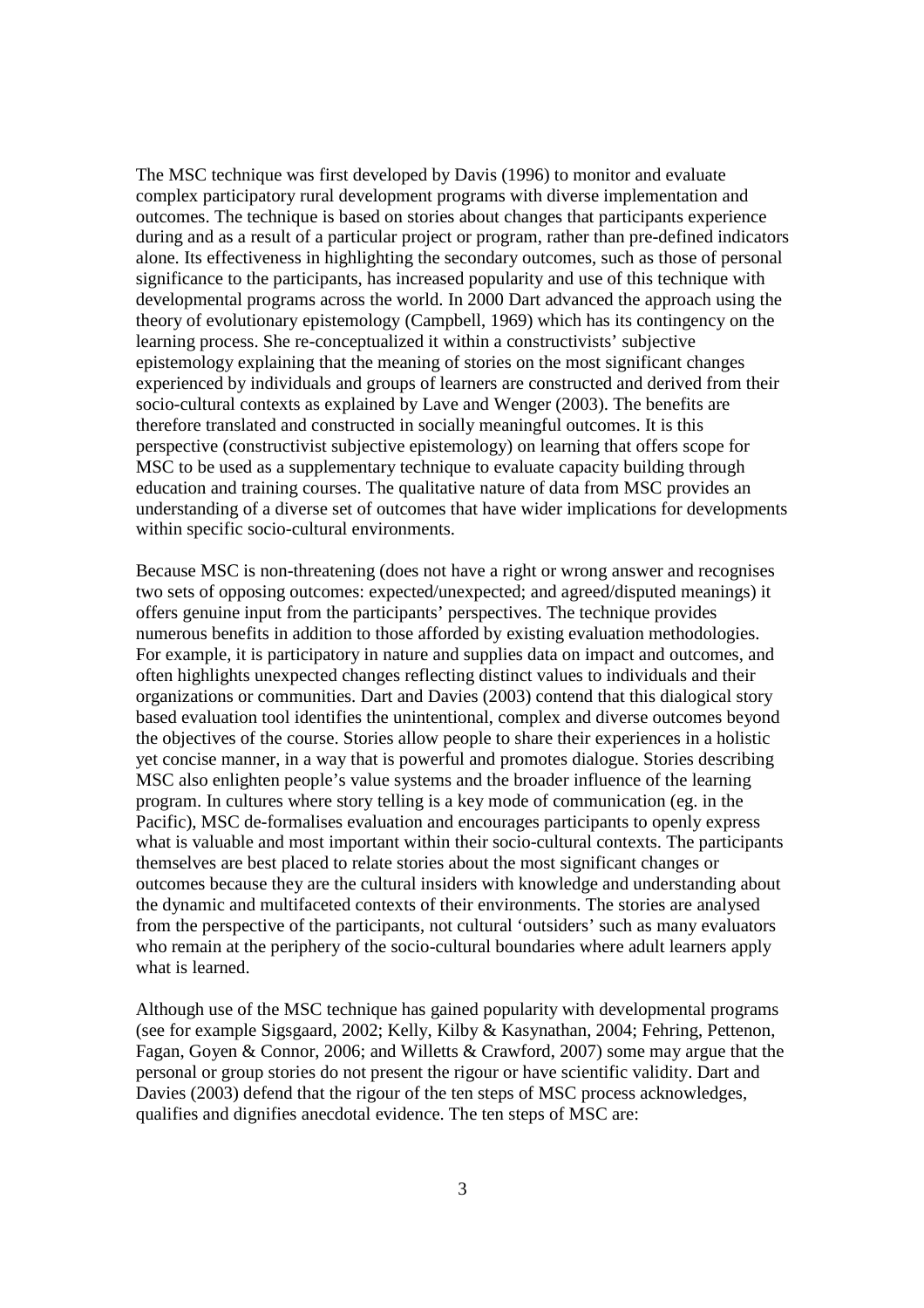- 1. Getting started: establishing champions and getting familiar with the approach
- 2. Establishing 'domains of change'
- 3. Defining the reporting period
- 4. Collecting stories of change
- 5. Reviewing the stories within the organizational hierarchy
- 6. Providing stakeholders with regular feedback about the review process
- 7. Setting in place a process to verify the stories if necessary
- 8. Quantification
- 9. Conducting secondary analysis of the stories en masse
- 10. Revising the MSC process.

The process around these steps challenges participants to critically reflect and analyse the outcomes and changes they experience or observe. Traditional education and training evaluation tools do not allow this level of in-depth criticality. Another added advantage is that the process for MSC is relational and interactional, hence readily leads to transformational learning which is particularly important for leadership development.

The developers of MSC, Dart and Davies (2003), advise that MSC be used in combination with other techniques and approaches. In the case of this paper Step 4 and secondary analysis in Step 9 were most appropriate to learn about aspects that conventional data sources did not bring to light.

## **Evaluation of the course**

Aspects of teaching, study content and delivery approaches were evaluated routinely each semester using a list of items from the Learning Experience (LEX) survey, the university's conventional evaluation instrument. The items were not altered to preserve validity and reliability, thereby maintain uniformity with the university-wide data set. Hence, the data obtained from the surveys was sufficient to meet the purposes of LEX which was of interest to the academics and the university. The students were encouraged to complete the survey and the findings were used for improvements during and after the course. Unquestionably the LEX survey items were not designed to understand the outcomes of the whole course (only the single study units  $-8$  in total) to develop leadership capacity of the 18 participants. It certainly did not capture the benefits experienced by a group of international students who had distinct learning styles, and values and cultures quite different to the mainstream on-campus students studying similar units. Furthermore, it did not fully capture an appreciation of the diverse contextual applications and outcomes that were significant to the participants. Seeing the inadequacies of LEX, the authors adapted the MSC technique to supplement the LEX data. The use of this technique was fully supported by the university as well as the students' employer – the department of education of their country and both institutions gave ethical clearance. Students consented to data collection and our reporting in publications.

# **Data collection and analysis**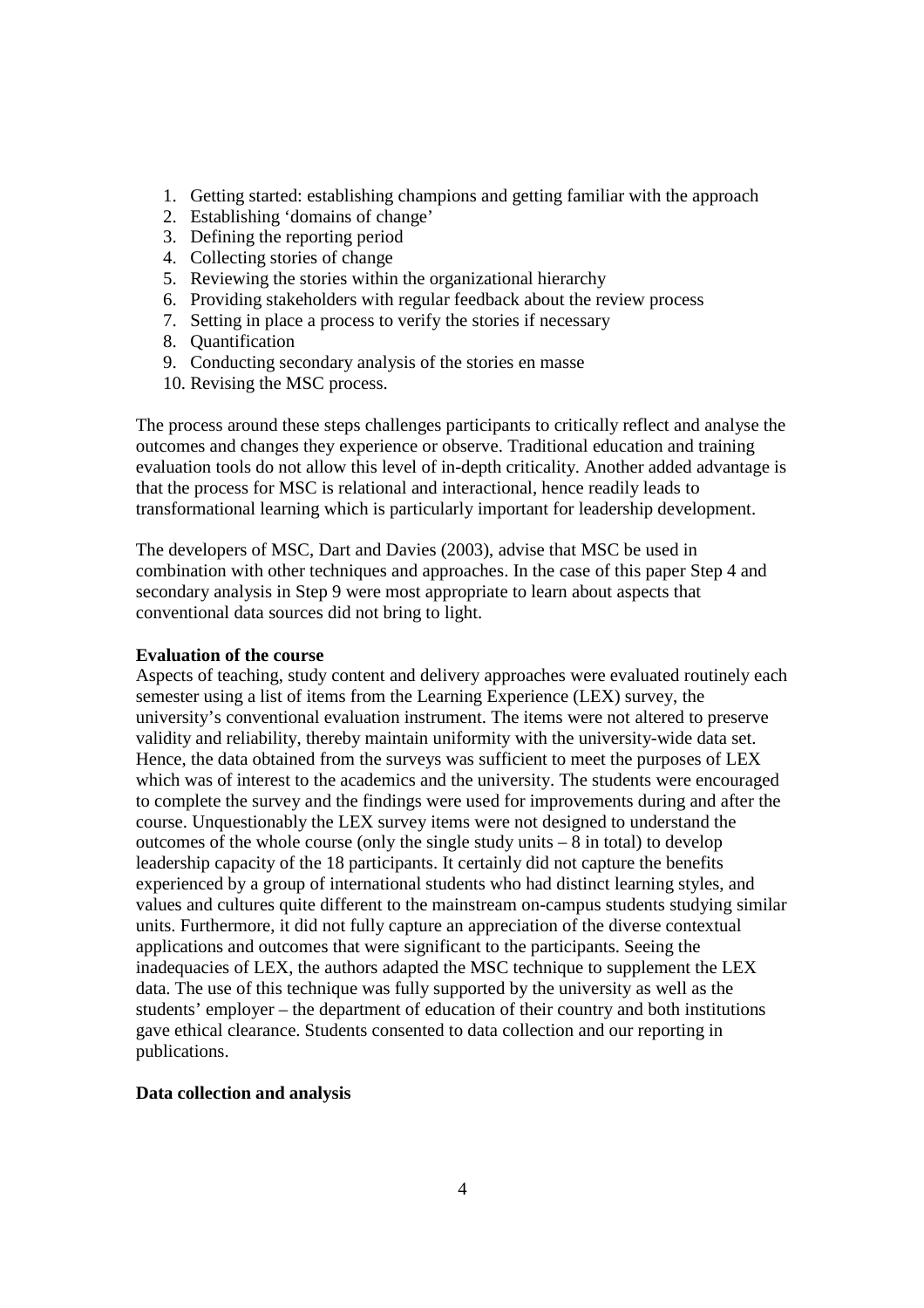Eighteen participants in the course participated in the evaluation using the MSC technique. It was important that all students understood the theory and application of MSC. Accordingly, in the third semester (of four) they learned about MSC not only for the purpose of the evaluation, but also to add MSC to their repertoire of evaluation techniques. Data was collected from individual interviews. Stories on the Most Significant Change were collected from purposive interviews during semester 3 and focused around three questions:

- 1. What positive or negative changes have you observed in you and your working life during the time that you have been studying for the Master of Education degree?
- 2. Which of these changes do you consider to be the most significant?
- 3. Why do you consider it to be the most significant?

Each interview lasted about 20-30 minutes and was recorded on digital video. The conversations were transcribed for analysis. Using an inductive approach suggested by Tesch (1990) and Creswell (2008) text segments from each participant's interview and were coded and analysed to narrow these into common themes. First the data was coded independently by two analysts (first author and a research assistant), using the NVivo software. The codings were compared and discussed to reach an agreed set of codes before analyzing the data and comparing the two sets of analysis. The independent analysis here is analogous with the peer review process that Lincoln and Guba (1985) recommend. Given that the first author is originally from the Pacific region, her general knowledge and understanding of the cultural and social contexts, and values contributed to the interpretation and explanation of the findings.

The findings were then presented to separate focus groups of ten standards officers and eight education planners. This served three purposes: first, for member check as recommended by Glesne (1999); second, for verification of major themes; and thirdly, for further shortlisting of the most significant changes. Limited guidance for discussion was provided by the moderator (second author) to allow for the free-flow of discussion and debate over 30 minutes. The standards officers and education planners were separated to establish if the most significant changes influenced their roles in different ways. The whole group of 18 was then called together for final discussions on a short list of most significant changes and explanations on why these were significant. The research assistant and the second author took notes during the focus groups.

## **Findings and discussion**

The students listed an overwhelming number of significant changes that were positive with only a few negative changes. The final short-list of most significant positive changes were reported in six areas: increase in self confidence (89 references); change as a person (63 references); recognition and respect by others (33 references); ability to make more informed decision making (24 references); engaging others more than before (19 references); and now accepting others' views (11 references). Interestingly, none of these mention the learning objectives of the course or achievement of their Masters degree as the goal. Negative changes that were considered significant by the students were: envy (5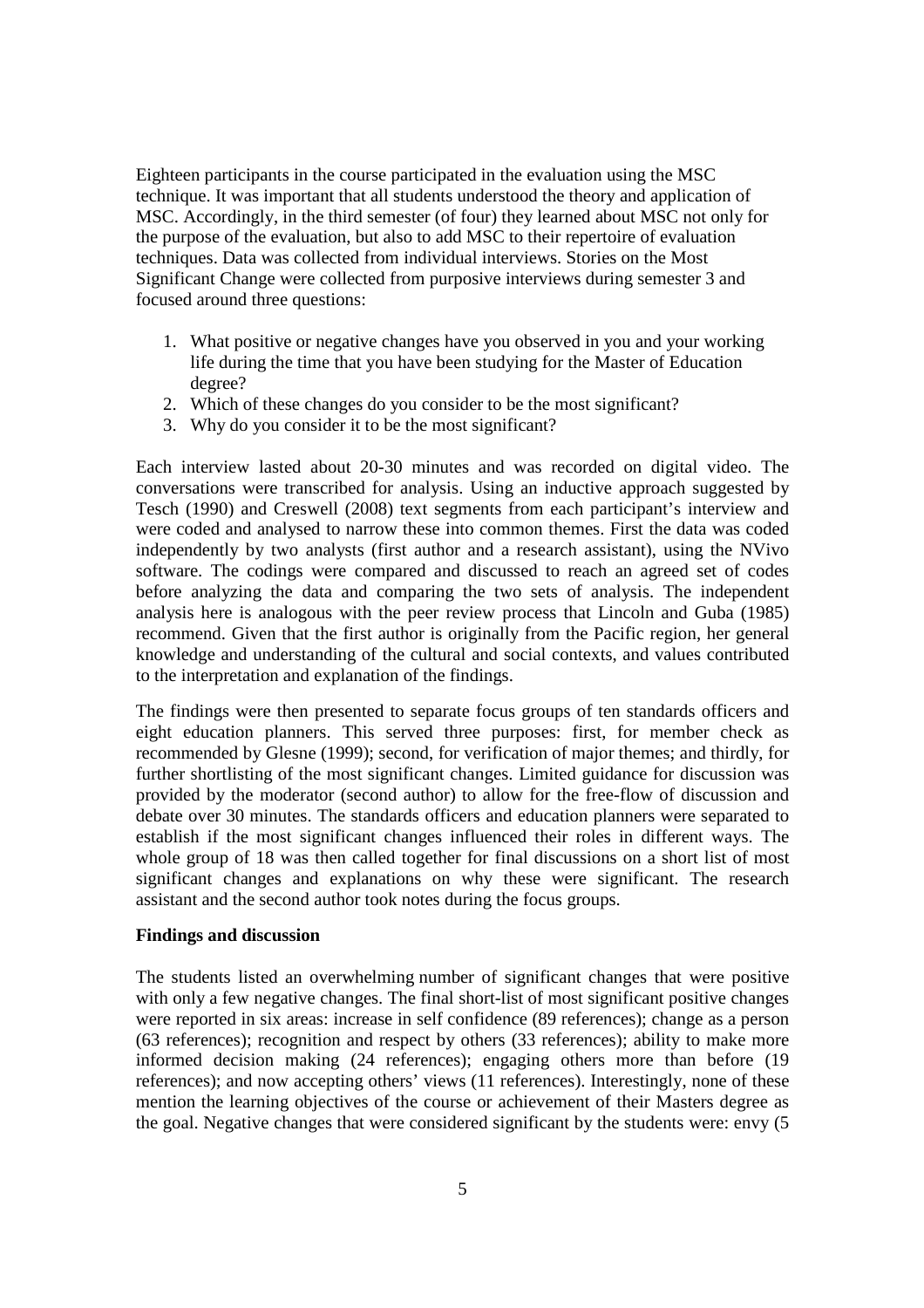references); increased workload (3 references); and lack of recognition/appreciation of the 'new leaders' by a few work supervisors (3 references). According to the students the potency of the positive changes minimized the impact of imminent negativity.

Of the six most significant changes experienced by the students, the most fundamental of all was a boost in their self confidence which led to major transformations within oneself which in turn stimulated and facilitated changes in other areas.

### *Most significant change – self confidence*

The sample attributed an increase in confidence to initial responses from their peers, supervisors and the community. This inspired them to openly engage in conversations, to gather and share information. They are now able to participate in meetings and events without fear, as well as challenge current thinking by asking critical questions. One student related this as follows:

*Well the positive changes is* [sic] *my bosses now have a high regard for me. Yes. Because then I can speak confidently in meetings. I can contribute. I can share some of the knowledge that I acquired during my course of study with them. So they tend to appreciate that.* [P10]

The women in the group seemed particularly confident, as noted in the stories by participants 09 and 06.

*It has given me the confidence as a lady, a female leader amongst all men to take on any challenges that may come.* [P 09]

*Being a female as well, working with all the males, I don't have the guts to talk and I don't have the guts to really display myself as a leader, but after going through and after studying all this I think I have the courage to do so now… Yeah, so I can beat the men. I don't care who those men are, I can still work to beat them... I can make some strategic decisions; to have strategic thinking and then make some strategic decisions about the plans or the whole operation of planning in that system.* [P 06]

Although the Pacific students expressed a degree of surprise about their levels of confidence, from the academic team's perspective this was an expected outcome of the course. The knowledge and skills have boosted the leadership capacity of the entire group and empowered them with enhanced capabilities.

*The way we can think and what we know has moved from one level to another. We can speak with some command because we have the knowledge power behind us. It's really helping us.* [P 05]

The cohort agreed that each person underwent a significant self transformation, as explained by a student:

*I'm a changed person… I do not talk like the way I used to talk. I do not think like the way I used to think.* [P04]

Indeed this was largely a result of critical reflective exercises embedded in the entire course and a distinct dimension of the first study unit when they critically reflected on personal and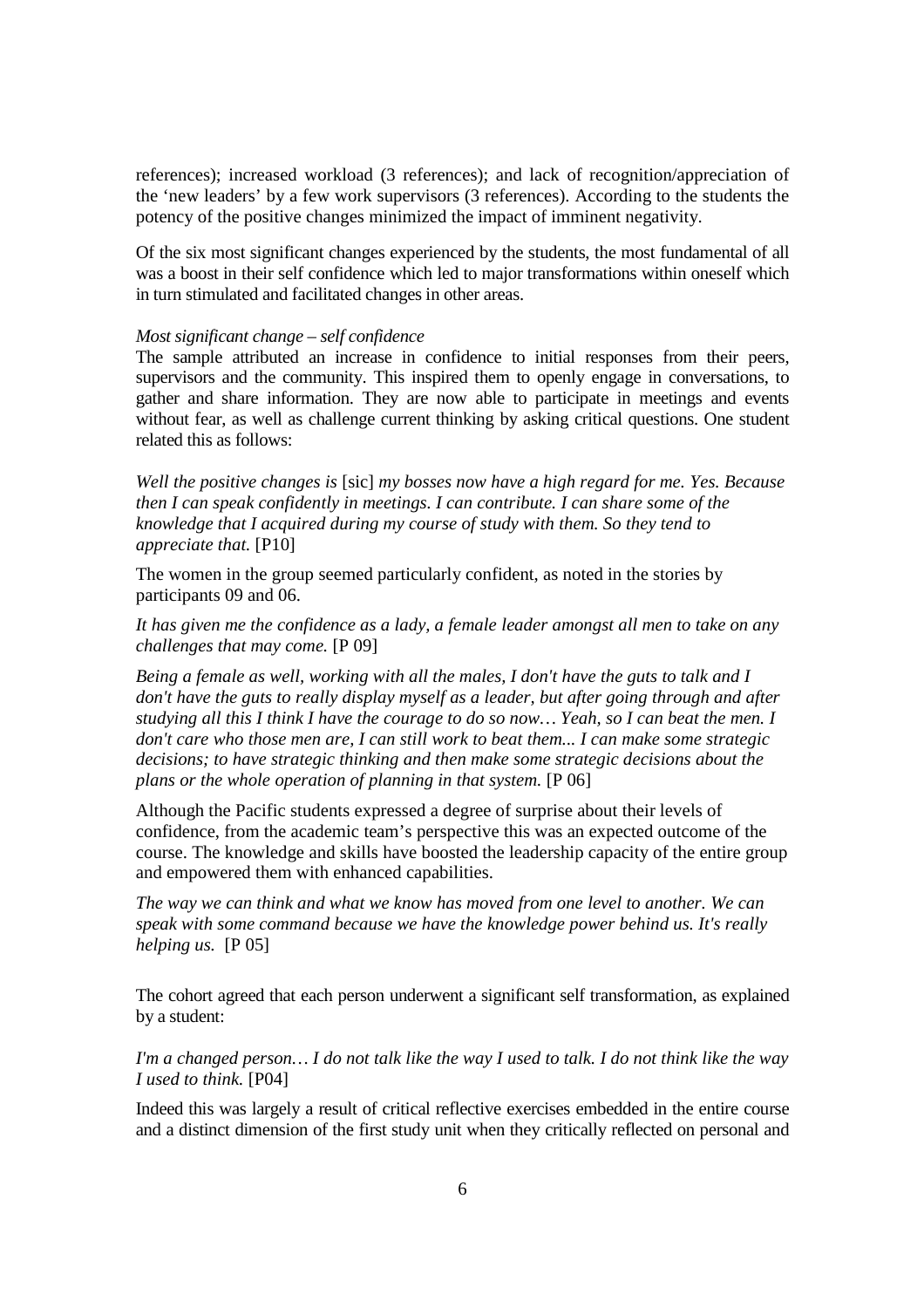professional theories about knowledge and learning in professional educational contexts. This was the first time they engaged in such an exercise which increased an awareness of themselves as leaders and how best to lead and supervise staff in order to achieve better outcomes under the reform agenda for education in their country.

Increased self-confidence and personal transformation also stimulated changes in their perceptions and practices. One student expressed this as a change from his 'old' self to a 'new' self'.

*The old me is waiting for things to happen but the new me is taking the initiative to do things, so I think there's been a lot of change in me.* [P05]

As described by two students, the transformation translated to a new standing in the students' professional, community and family circles.

*This made big change in the way I do things, even in my family people are respecting me more than before. Even when I walk to the village - when I walk to the village I am respected as someone big in the department or something.* [P02]

*When you're at my college, people who know me, they're beginning to respect me… they've seen a change in some of the things I used to do as we leading…, changing what we are doing… I'm trying to do some things with an extra ordinary way of getting things done.* [P08]

These are not surprising because leaders and learned persons are highly respected and valued in Pacific cultures, and given higher status in the community. With such elevation come expectations of role modeling, high performance and delivery - all well known to the students who were expected to demonstrate changes as they completed their post graduate degree. Hence self transformation was anticipated.

For the women in the group the course has enhanced their placement in a male dominated society. The explanation by one of the women from a remote province reflects the views of four others from similar regions:

*As a woman in a society where male dominance is entrenched, sometimes you can hardly find a place to raise your voice or find an identity in the place of work. But I think I have grown to a certain degree where I can stand up and put out the voice there and even I have the support of my training inspectors… Now that I'm doing my masters, they are looking at me as if I'm an important person and I think that's an advantage for me... the principal advisor is - he realises that I'm around... He has never invited me to attend a senior's sectional meeting, but this year he has invited me to go to the meeting.* [p04]

These statements offer rich evidence of respect for women – an equity issue embedded in the national education reform agenda that students are familiar with. Although of significance to the student and their country, the conventional evaluation tools failed to capture such impact of the leadership development course.

Over the course of the study the participants' perceptions of leadership expanded and they no longer felt constrained by local cultural expectations to solve all the problems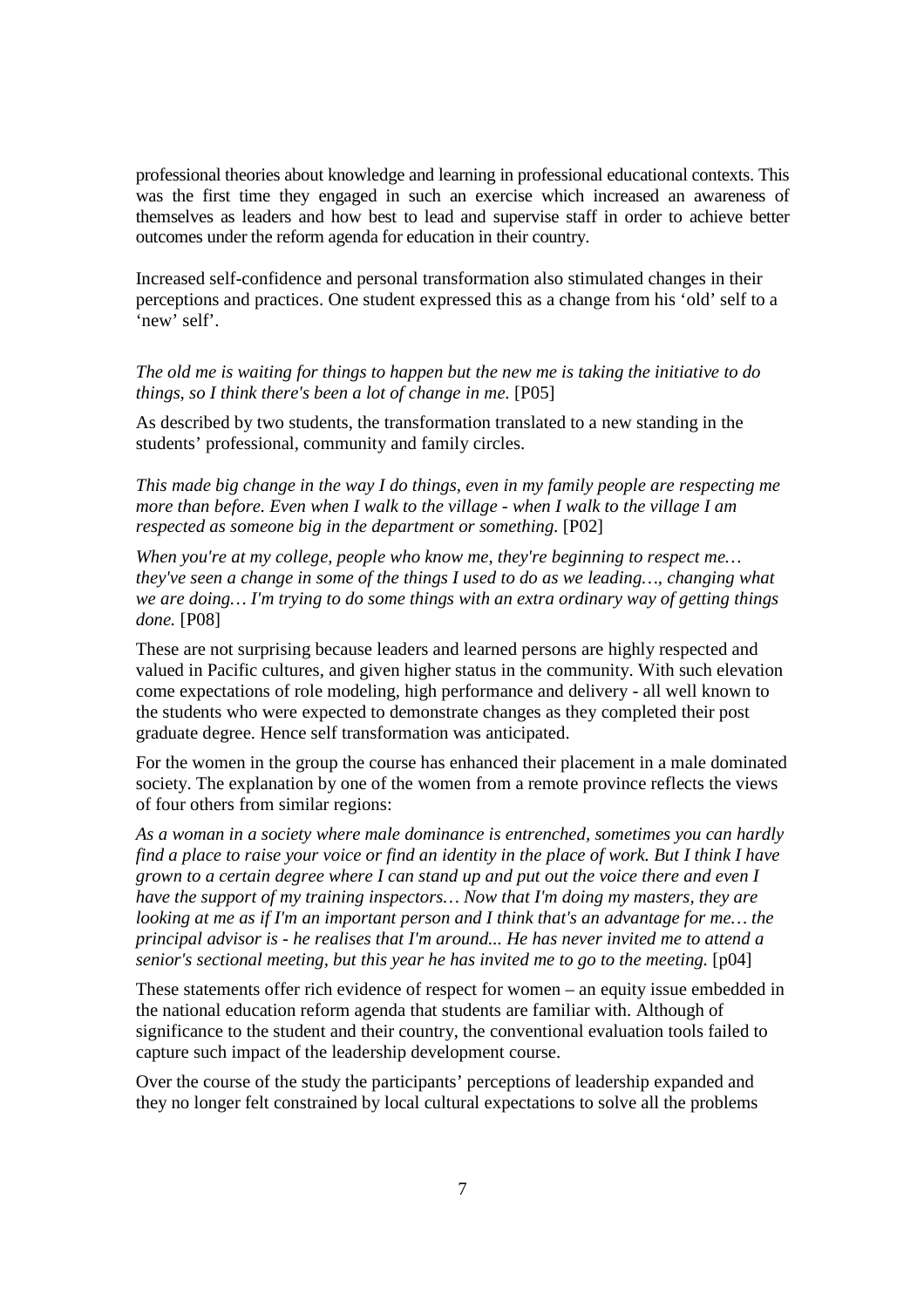because they were the leaders. A change from old to new leadership practices was related by two students:

*I've always thought leaders to be somebody who goes out and give instructions to people and tells them what to do and things like that. But with this course I began to understand myself as not somebody in authority all the time to go and give instructions, but I'm someone who is to go and give, facilitate new ideas things like that... I have to make the people understand that these things can improve their work, so they have to transform themselves.* [P01]

*Before I took up this program – the Master's program – leadership, to me, was just about myself – doing things myself. Did not have much wider knowledge of what leadership really was. After the program, I began to realise that leadership is not one person, but a lot of people, working together, to make a lot of difference. That I applied in my workplace by getting the inspectors to get – to plan together, work together, more of a teamwork approach of our projects.* [P07]

Another consequential outcome of self transformation was a greater awareness of the need to treat others with dignity and respect, and the importance of getting people to work well together. As leaders the students began to apply the theories around leadership, supervision, team work and value the importance of listening and considering other people's problems and concerns, and give people opportunities to show their capabilities. Notably, they began to openly engage with diverse staff and stakeholders and accepted others' views to work in partnership and achieve better results. This type of engagement and consultation for change management for reforms in education is highly recommended by Kotter (1995). Not surprisingly, the inclusive approach also leads to more informed decision making. They now have greater appreciation of responding to others in helpful and supportive ways, and the need to inspire and support others in order for them to promote and accept change. In the main they not only challenge themselves, but also their staff to try out new and innovative ways to work.

The self transformation described by the students is not surprising, particularly when they had not engaged in formal learning for some time and now felt rejuvenated. However, their energy and enthusiasm would remain short-lived unless their workplace cultures support and resource not just the creation of new and imaginative approaches, but also facilitates implementation (Schein, 2004). Otherwise things revert to old practices and become the norm, consequently limiting the scope of reforms needed by the country. The participants who gained the declarative, procedural and conditional knowledge (Biggs, 2003) from the course, have a good grasp of local knowledge and are well enculturated into the work contexts, are also best positioned to know what will or will not work. Above all, they (not the researchers) have a better idea of what is significant.

Although self transformation underpins the achievement of the six course objectives and is most significant to the students, its impact on increasing self confidence, enhancing recognition and respect by others, making more informed decisions, and better engaging others was not captured through conventional evaluations of teaching, learning content and delivery approaches. The MSC technique draws attention to the importance of self transformation for leadership capacity building. The findings from the technique stress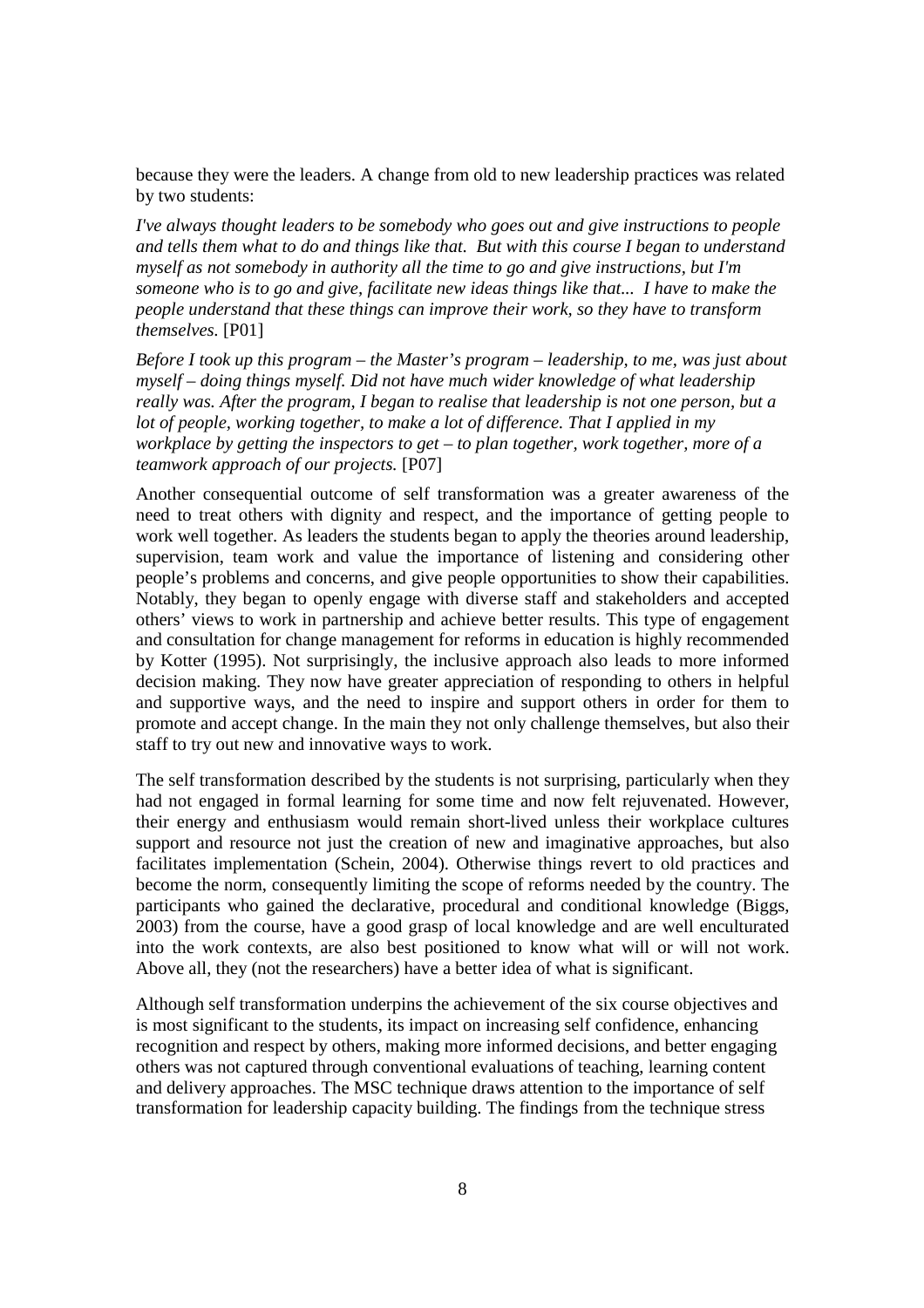the importance of fostering self transformation as a fundamental outcome of leadership training.

### **Conclusions**

While the reported changes experienced by students offer some evidence of outcomes relating to the collective objectives of the course, the details behind the transformation and its significance to the individuals and to leadership in the Pacific country would not be known without using the MSC technique. The technique has served well three advantages listed by Davies and Dart (2003). First, it has clearly identified the values that prevail in the cultural, workplace and community contexts of the students. Second, the technique has encouraged students to critically evaluate the changes they experienced and explain which were most important. Third, their stories have delivered a richer picture of the immediate impact of the course. However, the data reflects the views of only the students. Although strongly recommended by Denzin (1988) and Glesne (1999), other stakeholders were not engaged in the evaluation so the wider impact of the course remains unknown.

The findings suggest that the adapted MSC technique forms a useful tool for gathering qualitative data for a comprehensive evaluation of capacity building courses. It extends beyond conventional data to highlight the social benefits of education and training programs. The tool offers potential for practitioners to add MSC to their repertoire of evaluation techniques and tools.

### **References**

Berg, B. (1995). Qualitative research methods for the social sciences. Allyn & Bacon, Boston.

Biggs, J.B. (2003). Teaching for quality learning at university: what the student does  $(2^{nd}$ edition). Society for Research into Higher Education, London.

Campbell, D.T. (1969). Variation, selection and retention in socio-cultural evolution. General Systems, 14, 69-85.

Cohen, P. (1981). Student ratings of instruction and student achievement. A metaanalysis of multisection validity studies. Review of Educational Research, 51:3, 281-309. Creswell, J. W. (2008). Educational Research: Planning, conducting, and evaluating quantitative and qualitative, research (3rd edition). Pearson Education, New Jersey. Dart, J.J. (2000). Stories for change: A new model of evaluation for agricultural extension projects in Australia. PhD, Institute of Land and Food Resources, University of Melbourne, Melbourne. PDF available at: http://www.clearhorizon.com.au. Dart, J.J. & Davies, R.J. (2003). A dialogical story-based evaluation tool: the most significant change technique, American Journal of Evaluation, 24, 137-155. Davies, R.J. (1996). An evolutionary approach to facilitating organizational learning: An experiment by the Christian Commission for development in Bangladesh. http:www.mande.co.uk/docs/ccdb.htm.

Denson, N., Loveday, T., and Dalton, H. (2010). Student evaluation of courses: What predicts satisfaction. Higher Education Research & Development, 29: 4, 339-356. Denzin, N. (1988). The research act. Revised edition. McGraw-Hill, New York.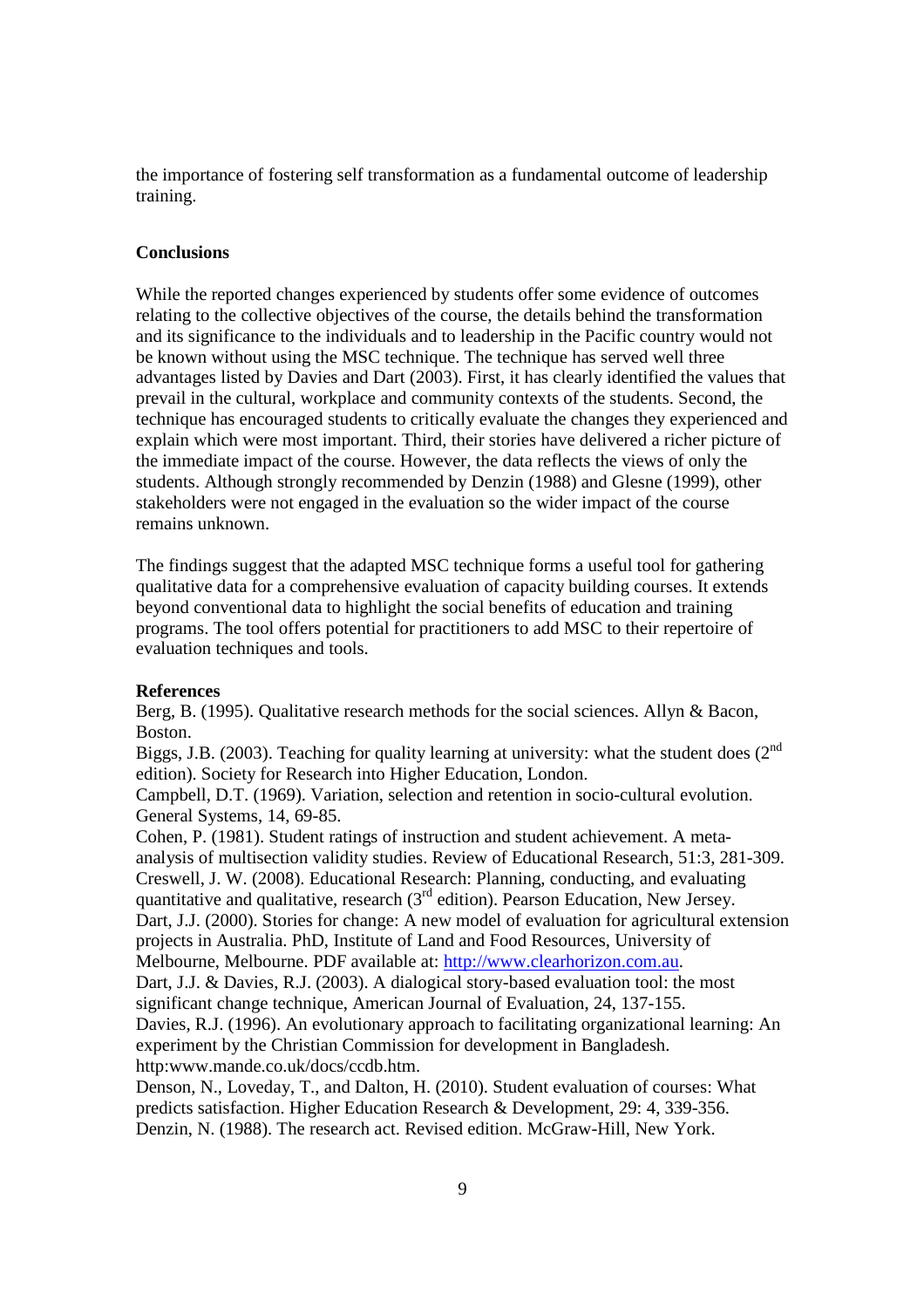Fehring, L., Pettenon, J., Fagan, A., Goyen, K., and Connor, J. (2006). Evaluation: Landlearn's most significant change. Paper presented at the APEN International Conference, 6-8 March, Beechworth, Victoria, Australia.

Feldman, K.A. (1989). The association between student ratings of specific instructional dimensions and student achievement: Refining and extending the synthesis of data from multisection validity studies. Research in Higher Education, 30, 583-645.

Frick, T. W., Chadha, R., Watson, C., Wang, Y., & Green, P. (2008a). College student perceptions of teaching and learning quality. Educational Technology Research and Development, 57: 5, 705-720.

Frick, T. W., Chadha, R., Watson, C., Wang, Y., & Green, P. (2008b). Theory-based course evaluation: Implications for improving student success in postsecondary education. Paper presented at the American Educational Research Association conference, New York.

Frick, T. W., Chadha, R., Watson, C. & Zlatkovska, E. (2010). Improving course evaluations to improve instruction and complex learning in higher education. Education and Technology Research Development, 58, 115-136.

Gibson, W.J. and Brown, A. (2009). Working with qualitative data. Sage Publications Ltd., London.

Glesne, C. (1999). Becoming qualitative researchers. An introduction  $(2<sup>nd</sup>$  edition). Longman, New York.

Kelly, L. Kilby, P. and Kasynathan, N. (2004). Impat measurement for Ngos:

Experiences from India and Sri Lanka. Development in Practice, 14: 5, 696-701.

Kotter, J. (1995). Leading Change: Why Transformation Efforts Fail. *Harvard Business Review*, March-April, 60–67.

Kulik, J.A. (2001). Student ratings: Validity, utility and controversy. New Directions for Institutional Research, 109, 9-25.

Lave, J. and Wenger, E. (1991). Situated learning and legitimate peripheral participation. Cambridge University Press, Cambridge.

Lincoln, Y. and Guba, E. (1985). Naturalistic inquiry. Sage Publications, Beverly Hill. Mezirow, J. (1991). *Transformative dimensions of adult learning*. Jossey-Bass, San Francisco.

Schein E.H. (2004). *Organizational Culture and Leadership (3rd Edition)*. Jossey-Bass, San Francisco.

Shortland, R. L. and Mark, M. M. (1987). Improving inferences from multiple methods, in M.M. Mark & R.L. Shortland, (Eds) Multiple Methods in Program Evaluation. New directions for program evaluation no. 35. Jossey-

Bass, San Francisco.

Sigsgaard, P. (2002). Monitoring without indicators. Evaluation Journal of Australasia, 2: 1, 8-15.

Spiel, C., Schober, B., and Reimann R, (2006). Evaluation of curricula in higher education: Challenges for evaluators. Evaluation Review, 30: 4, 430-450.

Sproule, R. (2000). Student evaluations of teaching: A methodological critique of conventional practices. Education Policy Analysis Archives, 8: 50, 125-142.

Tesch, R. (1990). Qualitative research: Analysis types and software tools. Falmer Press, Bristol.